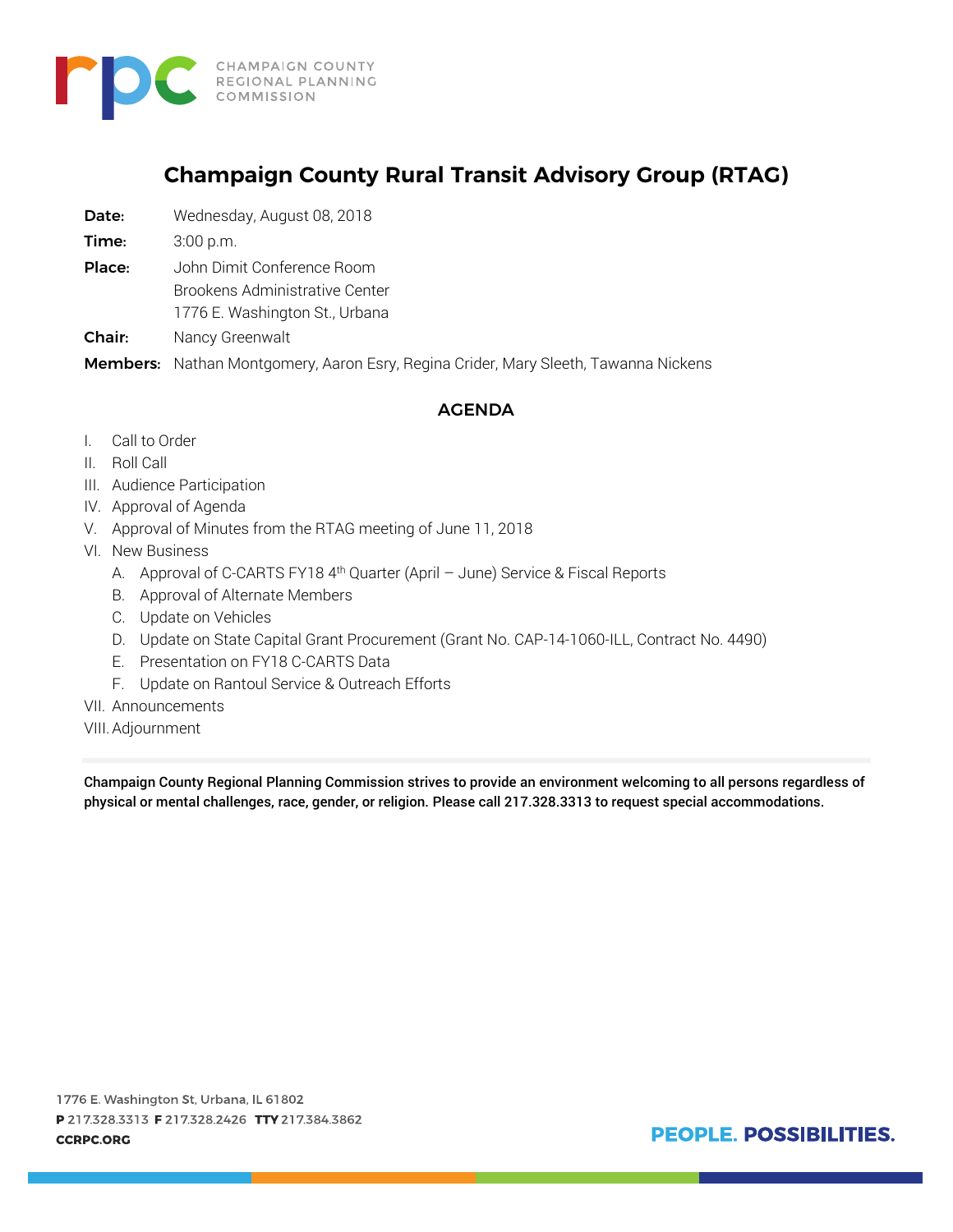

# **Champaign County Rural Transit Advisory Group (RTAG)**

| Date:                   | Monday, June 11, 2018                                                        |
|-------------------------|------------------------------------------------------------------------------|
| Time:                   | 3:00 p.m.                                                                    |
| Place:                  | John Dimit Conference Room                                                   |
|                         | Brookens Administrative Center                                               |
|                         | 1776 E. Washington St., Urbana                                               |
| <b>Members Present:</b> | Mary Sleeth, Nancy Greenwalt, Nathan Montgomery, Aaron Esry, Tawanna Nickens |
| <b>Members Absent:</b>  | Regina Crider, Caitlin Hitzeman                                              |
| <b>Staff Present:</b>   | Kristen Gisondi, Debbie Peterik                                              |
| <b>Others Present:</b>  | Drew Bargmann                                                                |

### MEETING MINUTES

Subject to Approval

- I. Call to Order Ms. Gisondi called the meeting was called to order at 3:00 p.m. Due to Mr. O'Reilly resigning from the RTAG group, the nomination and approval of a new Chair was completed at the beginning of the meeting. Mr. Montgomery nominated Nancy Greenwalt to fill the position as Chair of RTAG. Mr. Montgomery motioned to approve the nomination of the new chair. Mr. Esry seconded, and the motion carried unanimously.
- II. Roll Call  $-$  the roll was taken by sign in sheet
- III. Audience Participation None
- IV. Approval of Agenda Mr. Esry motioned to approve the agenda. Mr. Montgomery seconded, and the motion carried unanimously.
- V. Approval of Minutes Ms. Sleeth motioned to approve the RTAG minutes from the February 14, 2018 meeting. Mr. Montgomery seconded, and the motion carried unanimously.
- VI. New Business
	- A. Nomination and Approval of Chair

The task of nominating and approving the new chair was completed at the beginning of the meeting noted above.

B. Approval of RTAG Alternate Members

Mr. Esry motioned to approve Grace Rolnicki and Kyle Shartzer as alternate members for Caitlin Hitzeman. Ms. Sleeth seconded, and the motion carried unanimously.

- C. Approval of C-CARTS FY18 3rd Quarter (January March) Service & Fiscal Reports The following comments were made regarding the reports:
	- Medical and employment trips continue to be the top two types of trips.

1776 E. Washington St, Urbana, IL 61802 P 217.328.3313 F 217.328.2426 TTY 217.384.3862 **CCRPC.ORG** 

**PEOPLE, POSSIBILITIES.**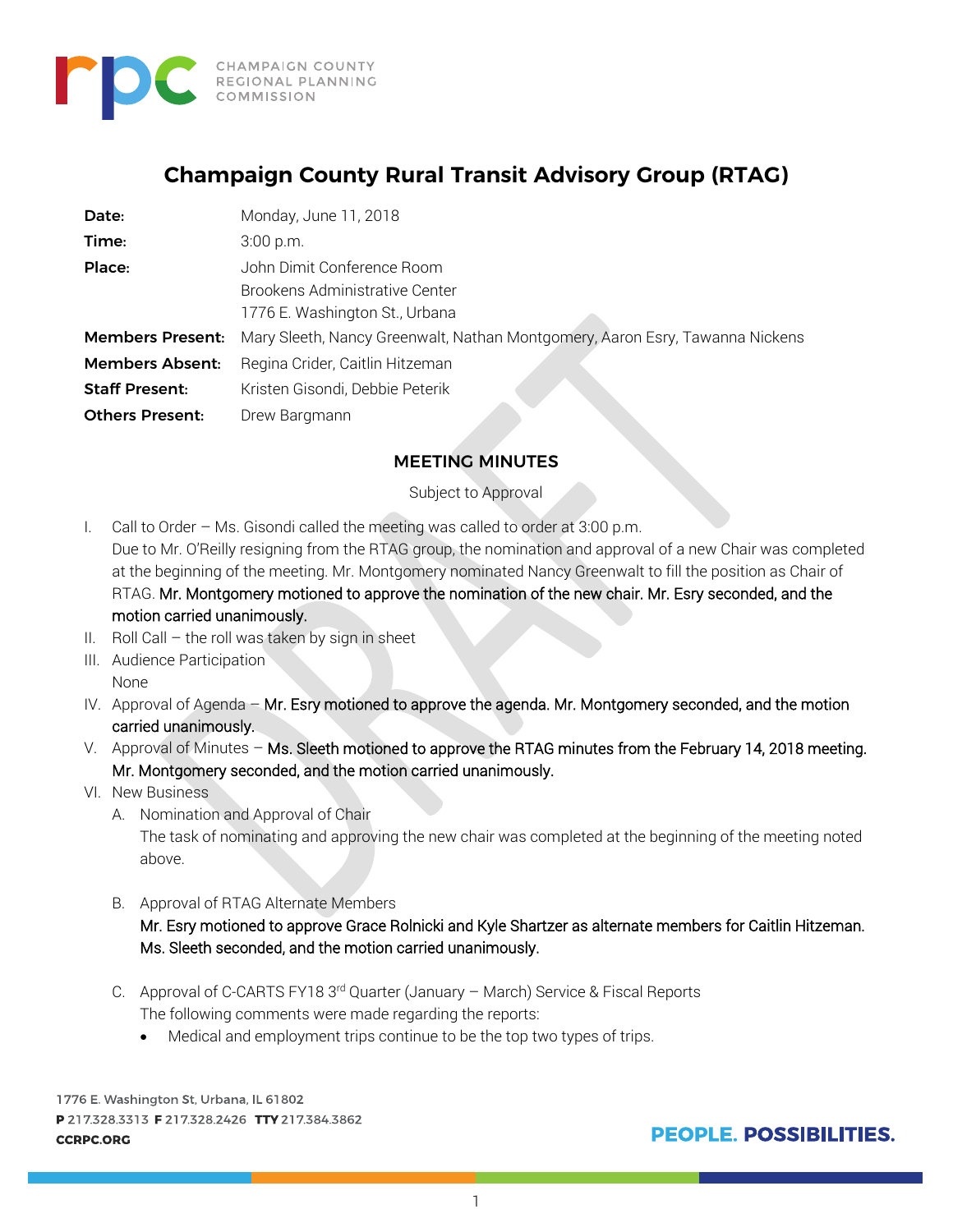

- Mr. Montgomery commented on the lower trip denials. Mr. Bargmann commented that denials fluctuate. The majority of the calls are from people that are requesting a pickup time that is not available; there are not enough vehicles to accommodate that trip. As an example, there was an individual that was attempting to line up trips for an entire month, but the time slot requested was at a time that C-CARTS could not provide service. In that case, the requests are recorded as 25 or 30 individual cases of a denial.
- Total trips and average trips have increased slightly. C-CARTS is continuing to see growth in the Rantoul Eagle Express ridership. More trips are available on a daily basis by using the same equipment and the same operators, which will help with efficiency as it continues to fill the need in the community.
- Ms. Sleeth asked for confirmation that a consumer can schedule out a month. Mr. Bargmann commented that people are encouraged to schedule doctor appointments earlier in the month so C-CARTS can accommodate their requests.
- Ms. Greenwalt encouraged C-CARTS and MTD to come and talk with the staff at Promise Health to increase medical appointment requests.
- The fiscal report indicated that 51% of grant funds have been expended.

## Mr. Montgomery motioned to approve the C-CARTS FY18 3<sup>rd</sup> Quarter (January - March) Service & Fiscal Reports. Mr. Esry seconded, and the motion carried unanimously.

- D. Update on Amendment to State Capital Grant (Grant NO. CAP-14-1060-ILL, Contract No. 4490) Following are some comments made on the discussion of the amendment to the State Capital Grant:
	- C-CARTS staff is currently working with the vendor, CTS Software, on the Trip Master software.
	- Last Thursday, there was a training session held for the program. There are four sessions and the company will come on site.
	- Mr. Bargmann discussed what the \$94,310 portion of the grant funds were used for: The hardware for the vehicles has been received. Each vehicle will have a tablet on board. There is an app that runs from the company. The tablet will show the operator their pickups and drop-offs, and connect through a data package that collects the mileage, and time-stamp. The big advantage of the new software package is that reports will be available. The current procedure has been to use paper and excel spreadsheets to record data.
	- Mr. Montgomery asked if the software would provide tracking of the vehicles. Mr. Bargmann indicated that the dispatchers in the office will have the ability to see where a vehicle is located. A map is also available for the operators should they get lost.
	- There is also an interactive voice response system that will be available. Calls will be sent out to the consumers the night before as a reminder of the trip they have scheduled the next day, and also, alert the rider that the driver will be arriving to pick them up momentarily.
	- Mr. Montgomery inquired why there are 14 units of mounts and chargers, but only ten tablets for the 14 vehicles. Mr. Bargmann commented that even there are 14 vehicles, not all vehicles are out at the same time due to repairs or being held in case a back-up is needed. On a given day, eight vehicles are out.

1776 E. Washington St, Urbana, IL 61802 P 217.328.3313 F 217.328.2426 TTY 217.384.3862 **CCRPC.ORG** 

## **PEOPLE, POSSIBILITIES.**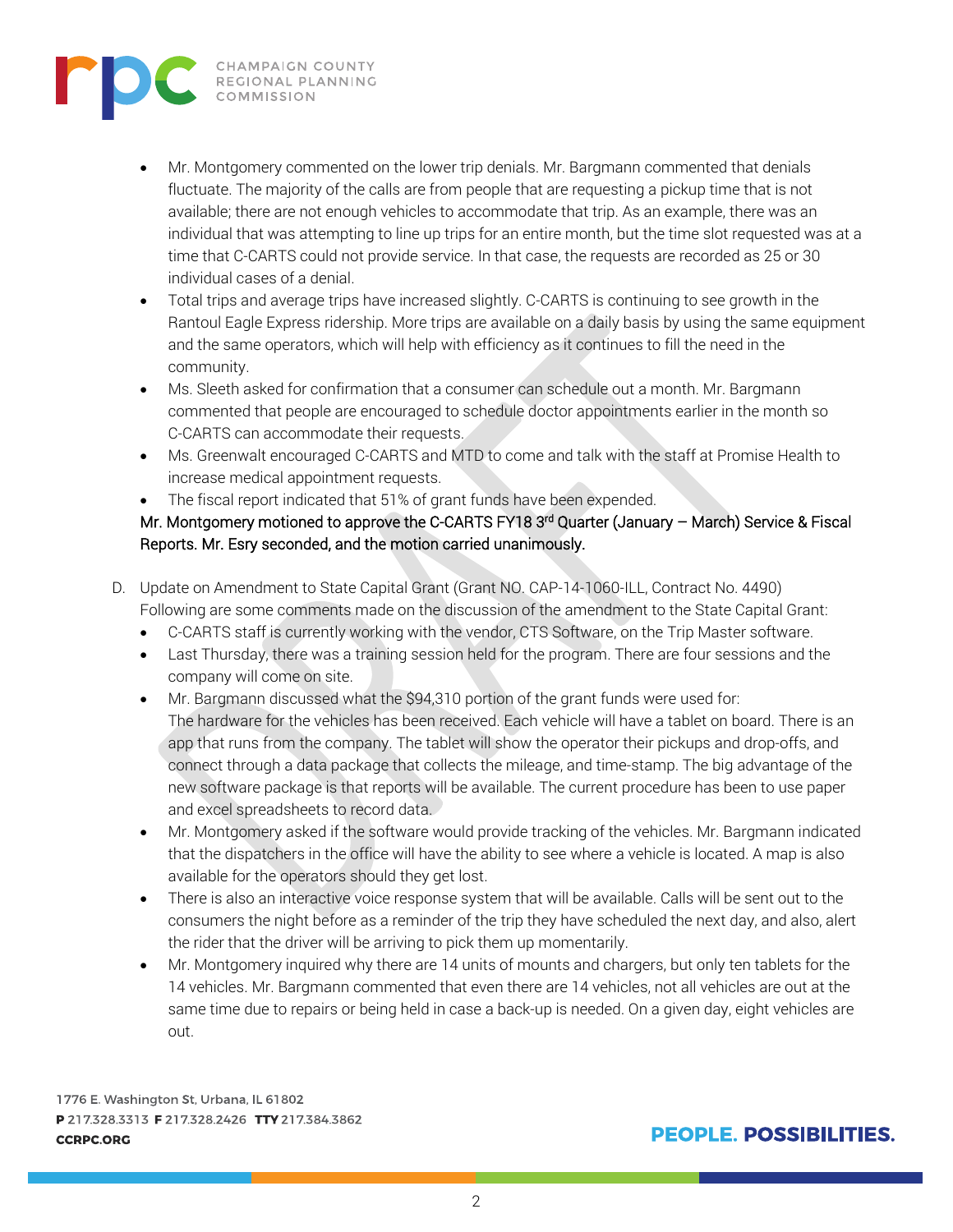

- E. Update on Revision to Intergovernmental Agreement between Champaign County and CUMTD
	- The agreement was updated to reflect the change in allocated cost per hour. Mr. Bargmann clarified that the hourly rate is for vehicle maintenance and vehicle service.
	- C-CARTS is reimbursed 65% from the state, and charging 35% to customer.
	- Line items in Exhibit B were changed from "March 1, 2017 through June 30, 2018" to "July 1, 2018 through June 30, 2020."
	- Payment for furniture was removed as the furniture has been paid off.
	- The monthly rent total has changed from \$2,699.28/month to \$2,001.05/month.
- F. Update on Revision to C-CARTS Title VI
	- The original title was last updated in July, 2014, and reflected CRIS as the operator instead of MTD.
	- Language was added to the Title VI Complaint Procedures: "and including 'sex' under FHWA regulations."
	- Citizens can file complaints directly with FTA.
	- The ACS 5-Year Estimate table was updated to reflect 2016 data.
	- A contact person and information was added.
	- The service area map and transit fares were updated.
- G. Update on FY2019 DOAP & 5311 Grant Applications

The grant application, which must be approved by the County Board, was submitted in April and included the following information:

- Projected ridership and vehicle miles
- Coordination within the community
- System fares, level of service, and structure
- Any changes for the fiscal year
- Ms. Gisondi presented a table showing the breakdown of what was applied for last year. The total FY2018 Budget was \$896,256 and FY2019 \$913,562.
- H. Update on Rantoul Service & Outreach Efforts The following comments were made:
	- Ridership in April of 2017 was 309. April 2018 ridership was 935.
	- The staff feels that the word is getting out around the community. There have been inquiry calls on how the C-CARTS service works.
	- April was the first month where there were more riders on the deviated fixed route than the door-todoor pickup service.
	- The door-to-door service begins at 8:15 a.m. after the deviated fixed route service has ended.
	- Ms. Greenwalt commented on a previous discussion at an RTAG meeting where the Village of Rantoul was less interested in the service, and a change in leadership was made. She inquired if the Village of Rantoul is being updated on the ridership numbers. Mr. Bargmann commented that a ridership report is sent to the Village of Rantoul on a month-to-month basis.

1776 E. Washington St, Urbana, IL 61802 P 217.328.3313 F 217.328.2426 TTY 217.384.3862 **CCRPC.ORG** 

## **PEOPLE, POSSIBILITIES.**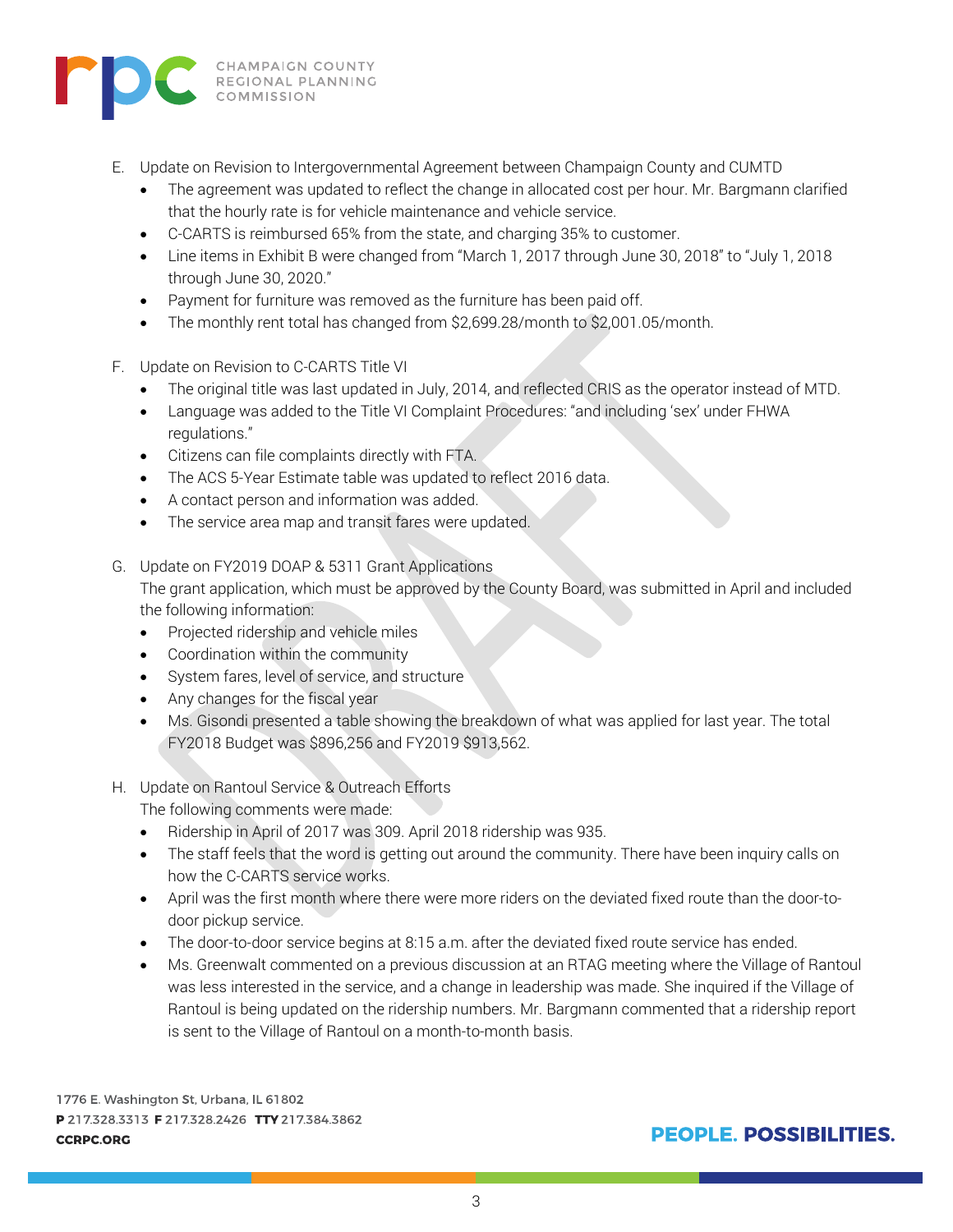

- A large ad campaign was held in May. The ad campaign included radio spots that promoted the service, yard signs were installed next to the bus stops, and ads run in the Rantoul Press town newspaper.
- A question arose regarding capacity, Mr. Bargmann commented that C-CARTS is nowhere near capacity.
- The current contract with the Village of Rantoul ends in the last part of October. The staff is working with the village to determine what the next version of the service might look like. Three vehicles will still operate. The community would be broken into three smaller areas. This change is based on feedback received from consumers that the ride time takes too long. This update would make it necessary for riders to be willing to make a transfer to have a shorter ride.
- VII. Announcements

None

VIII.Adjournment

#### Ms. Greenwalt adjourned the meeting at 3:35 p.m.

## PEOPLE. POSSIBILITIES.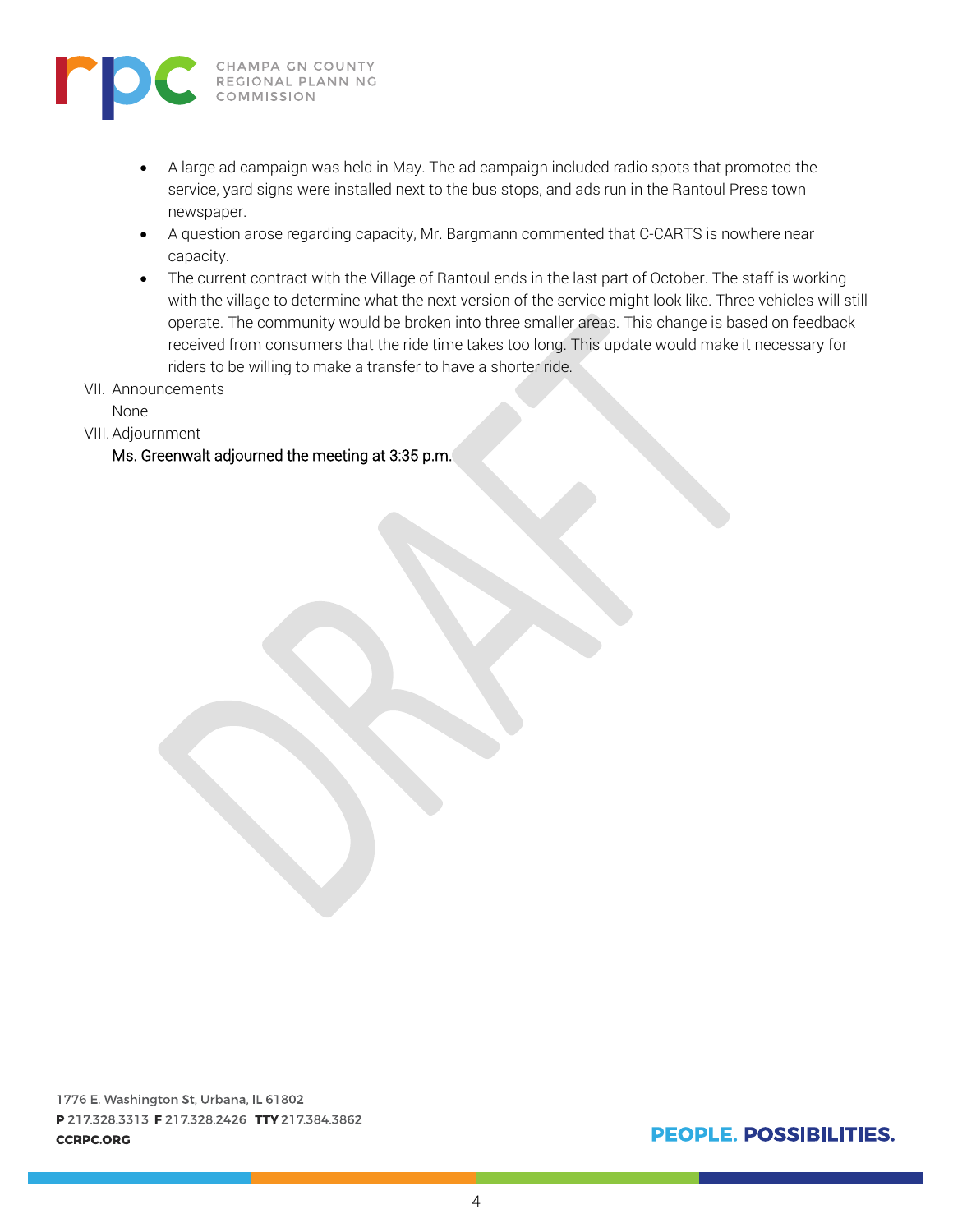## Champaign County Rural Transit Advisory Group (RTAG) Fourth Quarter FY18 Service Report

Grantee: Champaign County

Subcommittee & Oversight: Rural Transit Advisory Group (RTAG) & CCRPC

Operator: Champaign County Area Rural Transit System (C-CARTS) is operated by CUMTD

This table reflects rural public transit service provided within Champaign County for FY18 fourth quarter:

Trip Type indicates the purpose of each trip. Note: Trips to return home are classified by the trip's purpose preceding it. For example, if a rider goes to a doctor, then to a grocery store before returning home, the first trip would be medical and the return trip would be shopping.

Trips are one-way rides, counted each time an individual rider enters and exits a vehicle.

Days are the number of business days (normally M-F, except on Federal holidays and closures due to inclement weather) operated during the month.

Daily Average is the total trips divided by total number of operating days.

Denials are counted when a rider requests a trip that cannot be accommodated.

\*These numbers do not include ridership of the fixed-route service, as trip type is not accounted for on that route.

| Month | <b>Medical</b> | Personal              | Shopping      | <i><b>Social</b></i> | Employment | Education | Misc. | <b>Fotal Trips</b><br>ŀ | Days     | Daily Avg.                     | Lifl   | $60+$      | Denials  |
|-------|----------------|-----------------------|---------------|----------------------|------------|-----------|-------|-------------------------|----------|--------------------------------|--------|------------|----------|
| April | 110            | 284                   | റാ<br>ں ہ     |                      | 40         | 45        |       | 278                     |          |                                | $\sim$ | ににつ<br>ບບບ | らつ<br>◡∠ |
| May.  | 387            | 248                   | 03            | 62                   | 400        | 28        |       | 1228                    | ററ<br>ک∠ | $\overline{\phantom{a}}$<br>◡◡ | 95     | 578        | 36       |
| June  | 323            | 260                   | $\sim$ $\sim$ | よつ<br>◡∠             | 396        |           |       | 130                     | 20       | ِ ب                            | 93     | 577<br>JZ. | 102      |
| Total | 120            | 200<br>$\overline{ }$ | 292           | 159                  | ,197       | ີ         |       | 3,636                   | 64       | 57<br>، ب                      | 298    | ,658       | 192      |

Demand-Response Ridership

#### System Operations

| Month |             | <b>Vehicles Used</b>            | Operation    |                     |  |  |
|-------|-------------|---------------------------------|--------------|---------------------|--|--|
|       | 6-Passenger | 14-Passenger                    | Miles Driven | <b>Hours Driven</b> |  |  |
| April |             |                                 | 33,133       | 1,446               |  |  |
| May   |             |                                 | 32,651       | 1466.75             |  |  |
| June  |             |                                 | 30,143       | 1,333               |  |  |
| Total |             | Average of 8 Vehicles Available | 95,927       | 4,245.75            |  |  |

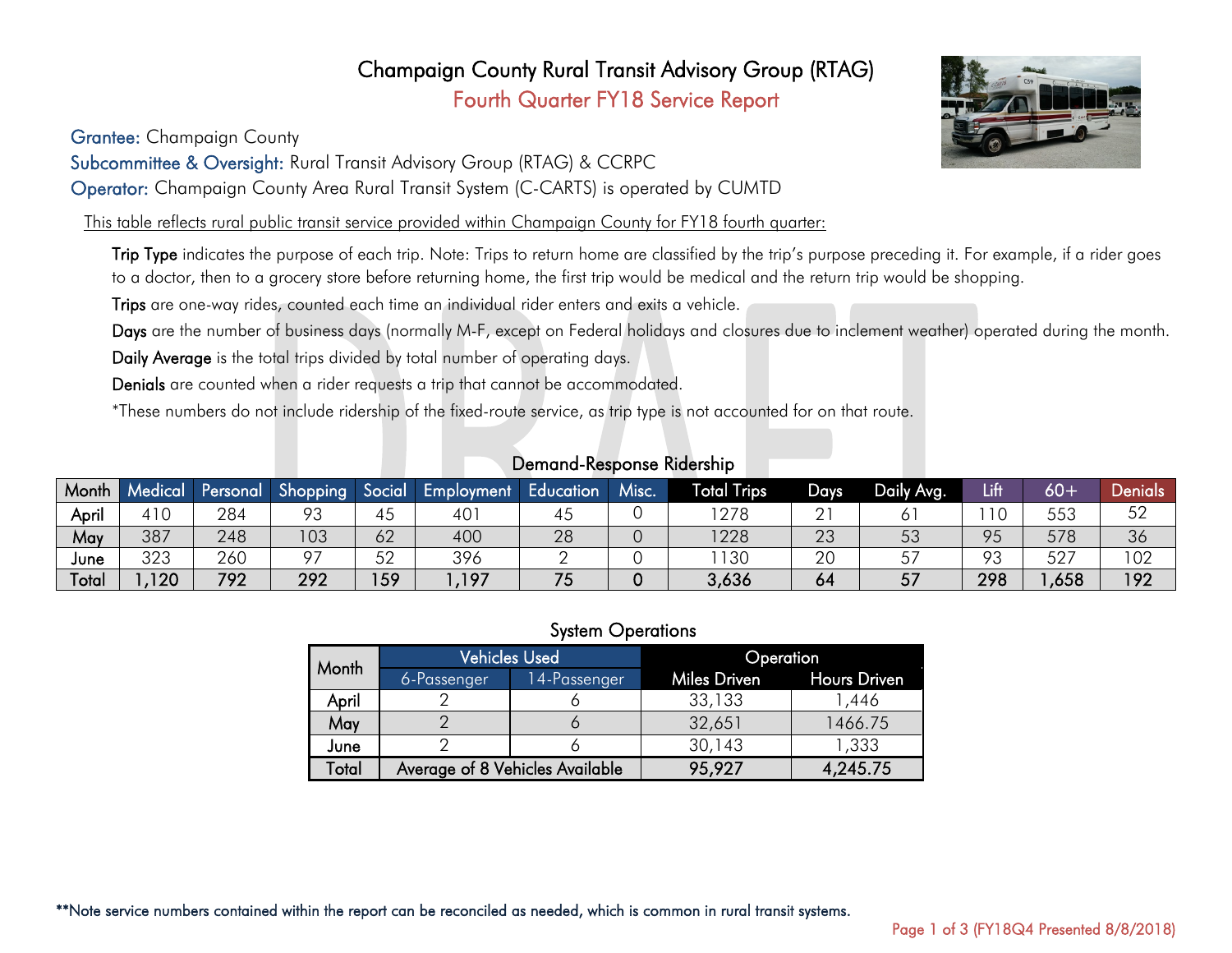The table reflects new registered riders in this quarter:

Rural Demand Response Zone (DRZs): Eligible transit service areas of Champaign County divided into quadrants.

|                                    |                |                   |                | <b>New Riders</b> |              | Number                    | % Population<br><b>Served (2010)</b><br>Census) |  |
|------------------------------------|----------------|-------------------|----------------|-------------------|--------------|---------------------------|-------------------------------------------------|--|
| <b>DRZs</b>                        | 2010<br>Census | Community         | April          | May               | June         | Served<br>2011-<br>FY18Q4 |                                                 |  |
|                                    |                | Dewey             |                |                   |              | 12                        |                                                 |  |
|                                    |                | Fisher            |                |                   |              | 24                        |                                                 |  |
|                                    |                | Foosland*         |                |                   |              | $\overline{2}$            |                                                 |  |
| DRZ1                               | 22,171         | Gifford           |                |                   |              | $\overline{21}$           | 7.96%                                           |  |
|                                    |                | Ludlow            | 1              |                   |              | $\overline{28}$           |                                                 |  |
|                                    |                | Penfield          |                |                   |              | 14                        |                                                 |  |
|                                    |                | Rantoul           | 29             | 11                | 8            | 1,720                     |                                                 |  |
|                                    |                | Thomasboro        |                |                   | 1            | 35                        |                                                 |  |
|                                    |                | Allerton*         |                |                   |              | $\overline{2}$            |                                                 |  |
|                                    | 17,317         | <b>Broadlands</b> |                |                   |              | 1                         |                                                 |  |
|                                    |                | Homer             |                |                   |              | $\overline{21}$           |                                                 |  |
|                                    |                | Longview*         |                |                   |              | 3                         |                                                 |  |
| DRZ2                               |                | Ogden             |                |                   |              | $\overline{\mathcal{A}}$  | 0.59%                                           |  |
|                                    |                | Philo             |                |                   | 1            | $\overline{9}$            |                                                 |  |
|                                    |                | Royal*            |                |                   |              | $\overline{0}$            |                                                 |  |
|                                    |                | Saint Joseph      | 1              | $\mathbf{1}$      |              | 55                        |                                                 |  |
|                                    |                | Sidney            |                |                   |              | $\overline{12}$           |                                                 |  |
|                                    |                | Ivesdale          |                |                   |              | 1                         |                                                 |  |
| DRZ3                               | 12,317         | Pesotum           |                |                   |              | $\overline{7}$            | 0.52%                                           |  |
|                                    |                | Sadorus*          |                |                   |              | $\overline{3}$            |                                                 |  |
|                                    |                | Tolono            |                |                   |              | $\overline{56}$           |                                                 |  |
|                                    |                | <b>Mahomet</b>    |                | $\overline{2}$    |              | 114                       |                                                 |  |
| DRZ4                               | 20,327         | Seymour           | $\mathbf{1}$   |                   |              | 6                         | 0.55%                                           |  |
|                                    |                | <b>Bondville</b>  |                |                   |              |                           |                                                 |  |
| <b>CUMTD</b><br><b>District</b>    |                | Champaign         | 3              | 3                 | $\mathbf{1}$ | 254                       |                                                 |  |
|                                    | 128,949*       | Savoy             | $\mathbf{1}$   |                   |              | 9                         | 0.46%                                           |  |
|                                    |                | Urbana            | $\overline{3}$ | $\mathbf{1}$      |              | 352                       |                                                 |  |
| Outside County                     |                | Outside           |                |                   |              | 42                        | N/A                                             |  |
| <b>Registered Riders</b><br>County |                |                   |                |                   |              |                           |                                                 |  |
|                                    |                |                   |                | New Riders $= 50$ |              |                           | $Total = 2.782$                                 |  |

FY18 4<sup>th</sup> Quarter Champaign County Registered Riders

\*Rural population is calculated by summing population figures for block groups outside of the CUMTD district. The CUMTD district is defined as any area within ¾ of a mile of any CUMTD route.

\*\*General note: Riders on the fixed-route service are not necessarily registered with C-CARTS, therefore actual number of individual riders is not limited to those counted above.